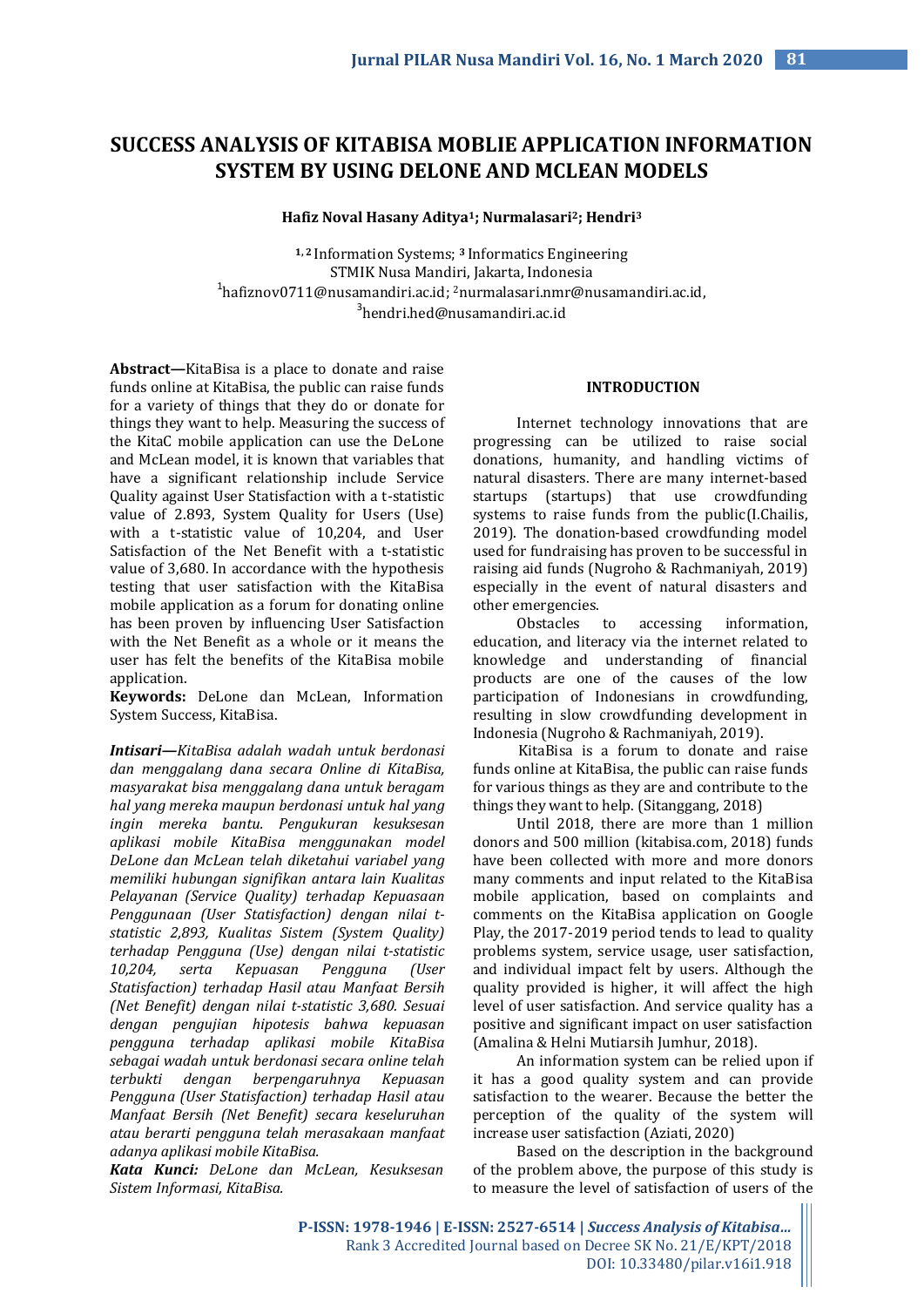KitaBisa mobile application and measure the success rate of the KitaBisa mobile application donation system. By measuring the KitaBisa mobile application we can find out the users who benefit from the KitaBisa mobile app as an online donation drive application.

In this study, the success model of the Delone and Mclean model uses variables of system quality, information quality, service quality, users, user satisfaction, and final results. This research was conducted by analyzing the Structural Equation Model (SEM) to measure the success rate of the KitaBisa mobile application. The stages to analyze are by testing the Outer Model, Inner Model, and Bootstrapping.

## **MATERIALS AND METHODS**

systems on the surface for the first time in 1992. If the phemile istation ryphase which includes website updated in 2003(Saputro et al., 2016).

From the updated model there are six variables, (Wisudiawan, 2015) namely:

- 1. The quality of the system used to measure the quality of the information technology system itself.
- 2. Information Quality (Information Quality) used to measure the quality of the output of the information system.
- 3. Service quality (service quality) provided by the information system developer.
- 4. Usage (Use) is the use of the output from the system by the recipient/user and interest to use (intention to use) as an alternative to using.
- 5. User Satisfaction is the user's response to the use of information systems. 6. Net benefits are the effects of information on users and the effect of information on organizations to improve knowledge and communication.

Based on the DeLone and McLean model variables as above, we get a hypothesis like the following:

- H1a: The quality of the system will have a positive and significant effect on users (used);
- H1b: The quality of the system will have a positive and significant effect on user satisfaction (satisfaction of use);
- H2a: Information quality will have a positive and significant effect on system usage (usage);
- H2b : Kualitas informasi (information quality) akan berpengaruh positif dan signifikan terhadap kepuasan pengguna (user satisfaction);
- H3a: Service quality will have a positive and significant effect on system usage (usage);
- H3b: Service quality will have a positive and significant effect on user satisfaction; Then if

the quality of the system (quality of the system), quality of information (information system) and service (quality of service) has been obtained, then the next will find out whether there is a relationship between intention to use, user satisfaction and network. the benefits.

- H4a: System usage (usage) will have a positive and significant effect on user satisfaction (satisfaction of use) and vice versa;
- H4b: System usage (usage) will have a positive and significant effect on net benefits (net income);
- H5a: User satisfaction will have a positive and significant effect on net benefits;

The DeLone and McLean model contains the **succepts of alget and interpretation** the second stage, the This study has 3 stages of completion. The first is the initial stage which contains problem identification, literature study, model selection, analysis, website success analysis. In the third stage, conclusions are drawn containing the results of the analysis and discussion as well as providing recommendations and making research reports.

> (Arifin & Pratolo, 2012) Descriptive analysis was conducted to determine the characteristics of the respondents. In this study, the characteristics of the respondents surveyed were grouped into gender, age, and domicile. It also analyzes the characteristics of the results of the respondents' answers on the questionnaire.

### **RESULTS AND DISCUSSION**

In processing research data that has been obtained through a questionnaire, the author will conduct an SEM analysis using the help of smartPLS 3 software (version 3.0). Analysis using smartPLS consists of two submodels, namely the measurement model (measurement model) or often called the outer model, and the structural model (structural model), or often called the inner model. The following is a test of the measurement model as well as the structural model:

1. Analysis of Measurement Models (External Models)

At this stage, the test will be carried out to determine whether the measurements used in this study are valid and reliable or not.

a. Convergent Validity Test

Convergence Validity or convergent validity aims to determine the validity of each relationship between the indicator and its latent variable. In this study, the authors used a factor loading limit of 0.6, which means the indicator would be considered valid if it had an external loading value of more than 0.6.

**P-ISSN: 1978-1946 | E-ISSN: 2527-6514 |** *Success Analysis of Kitabisa …* Rank 3 Accredited Journal based on Decree SK No. 21/E/KPT/2018 DOI: 10.33480/pilar.v16i1.918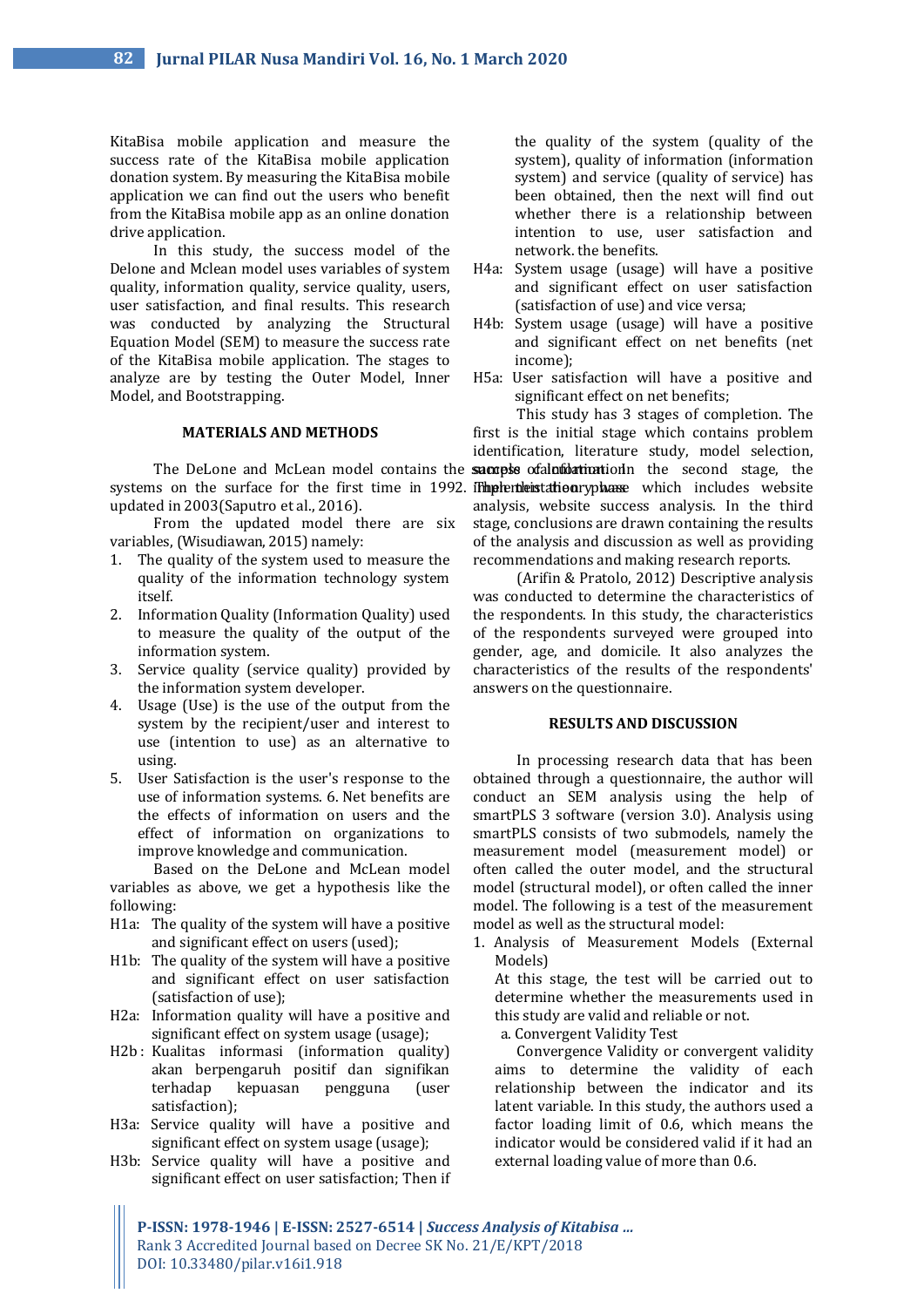

Figure 1. Early Models Structural Equation Models (SEM)

Figure 1 shows that the indicators SYQ4, SYQ5, SYQ6, IQ3, and SEQ1 have low validity because they do not comply with the requirements ie above 0.6. These indicators must be removed/dropped from the model before testing at a later stage. The model after falling on the indicator that has a loading factor value below 0.6 is as follows:



Figure 2. The Best *Stuctural Equation Model* (SEM).

Figure 2 shows that all indicators have met the requirements having a loading factor value above 0.6 and it can be stated that in this study all indicators already have a good level of validity so that the next testing phase can be carried out.

# b. Average Variance Extracted Test (AVE)

Testing at this stage aims to determine the level of convergent validity. Each variable must have a value of  $AVE \geq 0.5$  to be able to meet  $AVE$ or good convergent validity.





Figure 3 there are still variables that have AVE values below 0.5, namely the variable Information Quality, Service Quality, and System Quality, while the other variables have shown good convergent validity. For Information Quality, Service Quality, and System Quality variables, dropping must be done on several indicators so that these variables can meet the requirements of AVE value AVE 0.5.



Figure 4. Best AVE Value Results

After dropping several indicators whose variables have AVE values below 0.5, then at 4 shows that all variables have shown good convergent validity. The following is the AVE value for each variable, seen in table 1 below.:

| Table 1 Details of AVE Value for Each Variable |  |
|------------------------------------------------|--|
|------------------------------------------------|--|

| Variabel                   | <b>Average Variance Extracted</b><br>(AVE) |
|----------------------------|--------------------------------------------|
| <b>Information Quality</b> | 0,512                                      |
| Net Benefit                | 0.535                                      |
| Service Quality            | 0,638                                      |
| <b>System Quality</b>      | 0.624                                      |
| Use                        | 0.830                                      |
| <b>User Statisfaction</b>  | 0.659                                      |
|                            |                                            |

Source: (Aditya et al., 2019)

#### c. Discriminant Validity Test

Discriminant validity aims to find out whether the construct has adequate discrimination or not. To find out is to compare the loading value on the variable correlation construct that is greater than the loading factor value to other variables. Following are the results of discriminant validity in the cross-loading value table: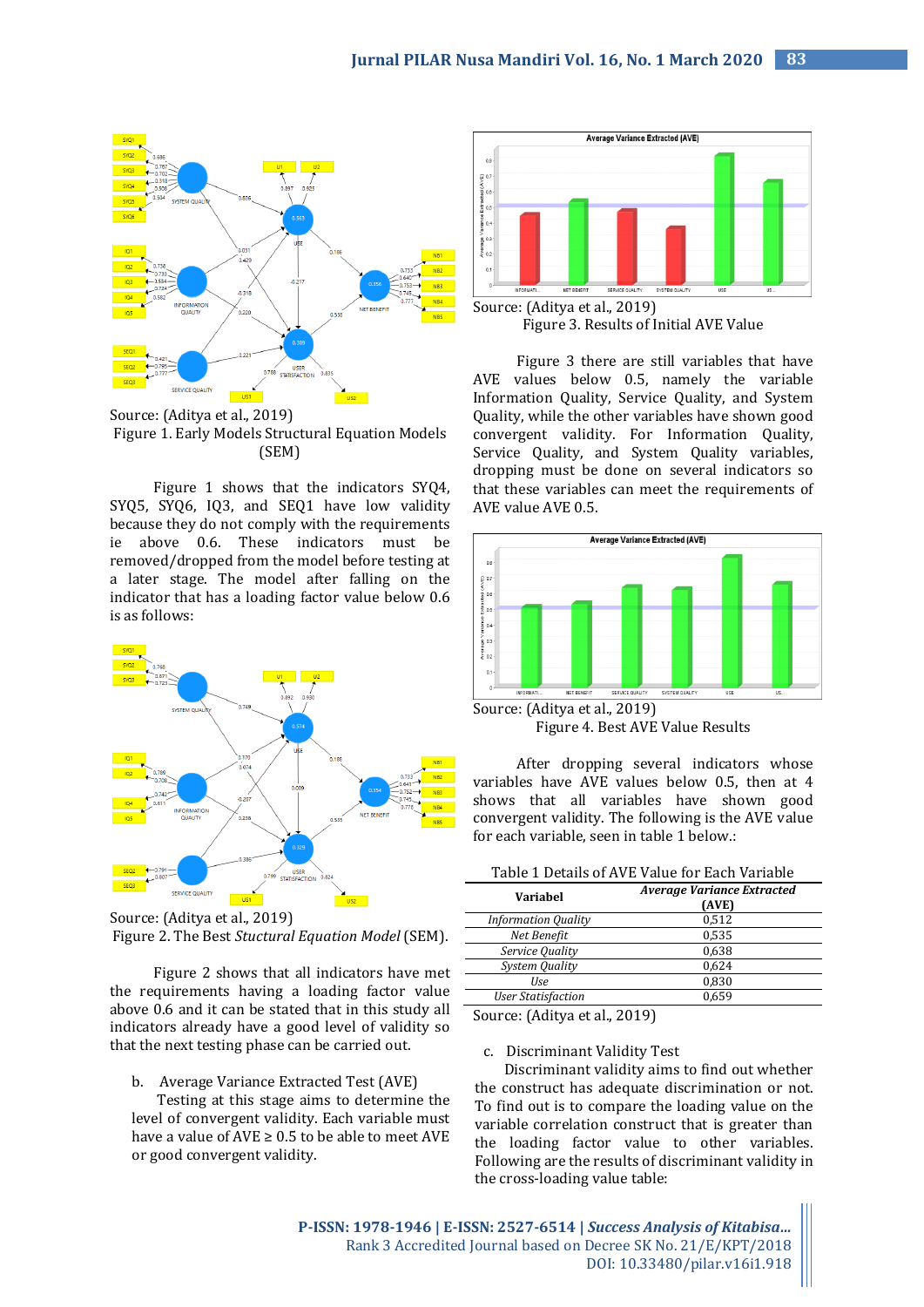|                  | <b>Information Quality</b> | <b>Net Benefit</b> | <b>Service</b><br><b>Quality</b> | System<br><b>Ouality</b> | Use      | <b>User Statisfaction</b> |
|------------------|----------------------------|--------------------|----------------------------------|--------------------------|----------|---------------------------|
| IQ1              | 0,789                      | 0,337              | 0,288                            | 0,412                    | 0,419    | 0,253                     |
| IQ <sub>2</sub>  | 0,708                      | 0,428              | 0,379                            | 0,245                    | 0,236    | 0,275                     |
| IQ4              | 0,742                      | 0,226              | 0,350                            | $-0.025$                 | 0,070    | 0,332                     |
| IQ5              | 0,611                      | 0,218              | 0,393                            | 0,026                    | $-0.044$ | 0,436                     |
| NB1              | 0,275                      | 0,733              | 0,357                            | 0,023                    | 0,050    | 0,399                     |
| NB <sub>2</sub>  | 0,449                      | 0,641              | 0,361                            | 0,282                    | 0,333    | 0,259                     |
| NB <sub>3</sub>  | 0,320                      | 0,752              | 0,244                            | 0,178                    | 0,278    | 0,386                     |
| NB4              | 0,408                      | 0,745              | 0,513                            | 0,285                    | 0,187    | 0,523                     |
| NB <sub>5</sub>  | 0,128                      | 0,778              | 0,340                            | 0,245                    | 0,171    | 0,446                     |
| SEQ <sub>2</sub> | 0,348                      | 0,267              | 0,791                            | 0,244                    | 0,086    | 0,410                     |
| SEQ3             | 0,431                      | 0,532              | 0,807                            | 0,218                    | 0,062    | 0,428                     |
| SYQ1             | 0,188                      | 0,244              | 0,313                            | 0,768                    | 0,568    | 0,099                     |
| SYQ2             | 0,244                      | 0,246              | 0,250                            | 0,871                    | 0,626    | 0,259                     |
| SYQ3             | 0,161                      | 0,179              | 0,122                            | 0,723                    | 0,538    | 0,230                     |
| U1               | 0,111                      | 0,127              | $-0,057$                         | 0,621                    | 0,892    | 0,099                     |
| U2               | 0,337                      | 0,351              | 0,200                            | 0,707                    | 0,930    | 0,186                     |
| US1              | 0,392                      | 0,364              | 0,495                            | 0,261                    | 0,152    | 0,799                     |
| US <sub>2</sub>  | 0,337                      | 0,549              | 0,360                            | 0,152                    | 0,110    | 0,824                     |

Table 2 Discriminant Validity Value (Cross Loadings)

Source: (Aditya et al., 2019)

Table 2 shows that all indicators have met the requirements of a good discriminant validity test.

#### d. Composite Reliability Test

Composite reliability test tests the value of the indicator reliability in a construct. In this study, the reliability test aims to assess the extent to which the measurement instruments used in this study are reliable or consistent. The reliability composite value can be categorized as reliable if the value is ≥ 0.7 and has a Cronbach alpha value  $\geq$  0.6. Following are the results of Cronbach's alpha value and composite reliability:

| Table 3. Composite Reliability Test Values |  |  |
|--------------------------------------------|--|--|
|--------------------------------------------|--|--|

| Variabel                   | Cronbach's | Composite   |
|----------------------------|------------|-------------|
|                            | Alpha      | Reliability |
| <b>Information Quality</b> | 0,679      | 0,806       |
| Net Benefit                | 0,784      | 0.851       |
| Service Quality            | 0,434      | 0.779       |
| <b>System Quality</b>      | 0,694      | 0,832       |
| Use                        | 0.797      | 0,907       |
| <b>User Statisfaction</b>  | 0,483      | 0.794       |

Source: (Aditya et al., 2019)

From table 3 it can be concluded that the composite reliability variable is declared reliable because it meets the requirements, namely, for the composite reliability value, all variables have a value of ≥ 0.7, so that the statement used is stated consistently. While there are alpha Cronbach variables that are not reliable in service quality and user satisfaction because alpha Cronbach's condition has a value of  $\geq 0.6$ , so statements about service quality and user satisfaction are stated to be inconsistent.

2. Model Struktural Analysis (Inner Model)

 The Inner Model stage will describe the relationship between latent variables. Structural model tests can see models that consist of relationships that have been suspected through hypotheses between latent variables in research. a. R2 analysis

In R2 analysis the independent variable does not have the value of R2 because the variable is not influenced by other variables in the model, so that the value of R2 is the dependent or endogenous variable, namely Net Benefit, Use, and User Satisfaction Variables. The following are the results of the R-Square test in this study:

| Table 4. R-Square Value (R <sup>2</sup> ) |  |  |
|-------------------------------------------|--|--|
|-------------------------------------------|--|--|

| Variabel                    | R Square $(R^2)$ |
|-----------------------------|------------------|
| Net Benefit                 | 0.354            |
| Use                         | 0.574            |
| User Statisfaction          | 0.329            |
| 1010 - 10 cm curro (∆ditya) |                  |

Source: (Aditya et al., 2019)

The table 4 shows that the Net Benefit variable has an R-Square value of 0.354, which means that the percentage of Usage and User Satisfaction influence is 35.4% while the remaining 64.6% is influenced by other factors. For the Net Benefit variable with an R2 of 0.354, including moderate effects.

The R-Square value of the Usage variable is 0.574, which means that the percentage of System Quality, Information Quality, and Service Quality is 57.4% while the remaining 42.6% is influenced by other parties. For the Use variable with an R2 value of 0.574, it has a moderate effect. The R-Square value of the User Satisfaction variable is 0.329,

**P-ISSN: 1978-1946 | E-ISSN: 2527-6514 |** *Success Analysis of Kitabisa …* Rank 3 Accredited Journal based on Decree SK No. 21/E/KPT/2018 DOI: 10.33480/pilar.v16i1.918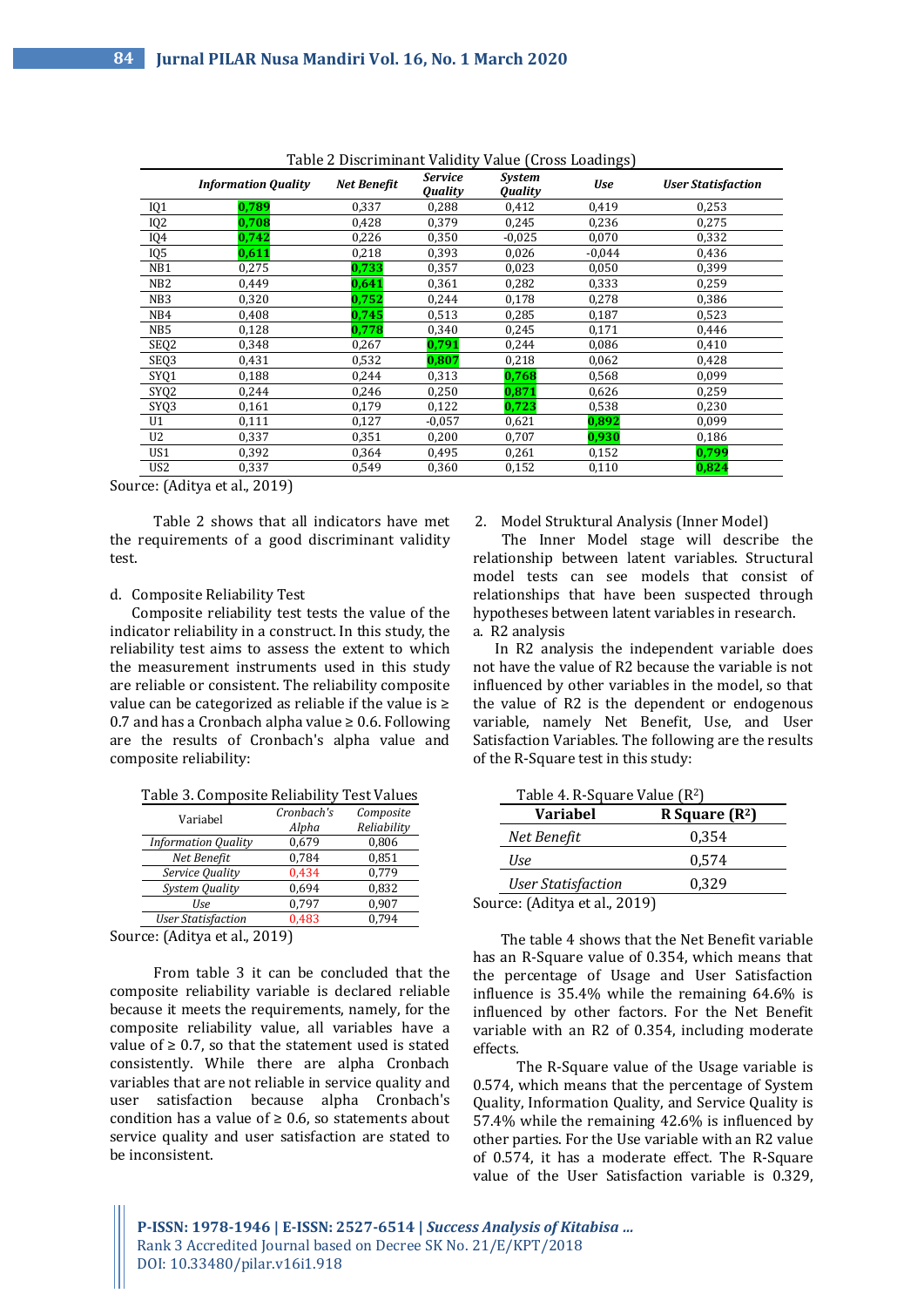which means that the percentage of System Quality, Information Quality, and Service Quality is 32.9% while the remaining 67.1% is influenced by other parties. For the User Satisfaction variable with an R2 value of 0.329, it has a weak influence.

#### b. Analysis of F2

The analysis phase F2 aims to see whether the influence of exogenous (independent) latent variables on endogenous (dependent) latent variables has substantive effects. The following are the results of the F-Square analysis test, like table 5 below:

| Table 5. F-Square Value (F2) |                                   |                           |                                   |                           |     |                                  |
|------------------------------|-----------------------------------|---------------------------|-----------------------------------|---------------------------|-----|----------------------------------|
| Variabel                     | <b>Inform</b><br>ation<br>Quality | <b>Net</b><br>Ben<br>efit | Serv<br>ice<br><b>Oual</b><br>ity | Syst<br>em<br>Oual<br>ity | Use | <b>User</b><br>Statisfa<br>ction |
| <i>Information</i>           |                                   |                           |                                   |                           | 0,0 |                                  |
| <i><b>Quality</b></i>        |                                   |                           |                                   |                           | 51  | 0,060                            |
| Net Benefit                  |                                   |                           |                                   |                           |     |                                  |
| Service                      |                                   |                           |                                   |                           | 0,0 |                                  |
| Quality                      |                                   |                           |                                   |                           | 74  | 0,151                            |
| System                       |                                   |                           |                                   |                           | 1,1 |                                  |
| <i><b>Quality</b></i>        |                                   |                           |                                   |                           | 85  | 0,003                            |
| Use                          |                                   | 0,05                      |                                   |                           |     |                                  |
|                              |                                   | 3                         |                                   |                           |     | 0,000                            |
| <b>User</b>                  |                                   | 0,43                      |                                   |                           |     |                                  |
| <b>Statisfaction</b>         |                                   |                           |                                   |                           |     |                                  |
|                              |                                   |                           |                                   |                           |     |                                  |

Source: (Aditya et al., 2019)

Based on these tables it can be concluded that:

- 1) Quality Information Variable has a big effect on the use because it has an F2 value of 0.051.
- 2) Information Quality Variable has a big effect on User Statistics because it has an F2 value of 0.060.
- 3) Service Quality Variable has a big influence on Usage because it has an F2 value of 0.074.
- 4) Service Quality Variable has a big influence on User Satisfaction because it has an F2 value of 0.151.
- 5) The System Quality Variable has a big influence on Usage because it has an F2 value of 1.185.
- 6) System Quality Variable does not have much effect on User Satisfaction because it has an F2 value of 0.003.
- 7) The usage variable has a big influence on Net Benefits because it has an F2 value of 0.053.
- 8) Use variable has little or no effect on User Statistics because it has an F2 value of 0,000.
- 9) User Statistics Variables have a big influence on Net Benefits because they have an F2 value of 0.431.
- 3. Hypothesis Testing (*Bootstrapping*)

In testing the hypothesis, the author uses a bootstrap analysis on smartPLS. Here is a model obtained from the results of testing the hypothesis with bootstrap, like the picture 5 below:



Figure 5. Bootstrapping

Positive or negative effects between variables can be seen in the original sample values. If the original sample value is negative, then both variables have negative effects and vice versa, and if t-statistics ≥ 1.96 or P values P 0.05 then have a significant relationship and vice versa. The following are the results of the hypothesis test (path coefficient) in tabular form:

| Tabel 6. Hypothesis testing (Path Coefficients) |  |  |
|-------------------------------------------------|--|--|
|                                                 |  |  |

| Variabel                          | <b>Origin</b><br>αI<br><b>Sampe</b><br>l(0) | T<br><b>Statist</b><br>ic | P<br>Value<br>S |
|-----------------------------------|---------------------------------------------|---------------------------|-----------------|
| Information Quality -> Use        | 0,170                                       | 1,241                     | 0,215           |
| Information Quality -> User       |                                             |                           |                 |
| <b>Statisfaction</b>              | 0,238                                       | 1,304                     | 0,193           |
| Service Quality -> Use            | $-0,207$                                    | 1,862                     | 0,063           |
| Service Quality -> User           | 0,386                                       | 2,893                     | 0,004           |
| <b>Statisfaction</b>              |                                             |                           |                 |
| System Quality -> Use             | 0,749                                       | 10,204                    | 0,000           |
| System Quality -> User            |                                             |                           |                 |
| <b>Statisfaction</b>              | 0.074                                       | 0,429                     | 0,668           |
| Use -> Net Benefit                | 0,188                                       | 1,337                     | 0,182           |
| Use -> User Statisfaction         | 0,009                                       | 0,054                     | 0,957           |
| User Statisfaction -> Net Benefit | 0,535                                       | 3,680                     | 0,000           |
|                                   |                                             |                           |                 |

Source: (Aditya et al., 2019)

Based on the table 6 we get a conclusion like the following:

- 1) Between the Information Quality variable and the Usage, the variable does not have a significant relationship because the t-statistic value <1.96 is 1.241 and has a P value> 0.05 which is 0.215. Both of these variables have positive effects because the original sample value has a positive value of 0.170.
- 2) Between the Information Quality variable and the User, the Satisfaction variable does not have a significant relationship because the t-statistic value <1.96 is 1.304 and has a P value> 0.05 which is 0.193. Both of these variables have a

**P-ISSN: 1978-1946 | E-ISSN: 2527-6514 |** *Success Analysis of Kitabisa…* Rank 3 Accredited Journal based on Decree SK No. 21/E/KPT/2018 DOI: 10.33480/pilar.v16i1.918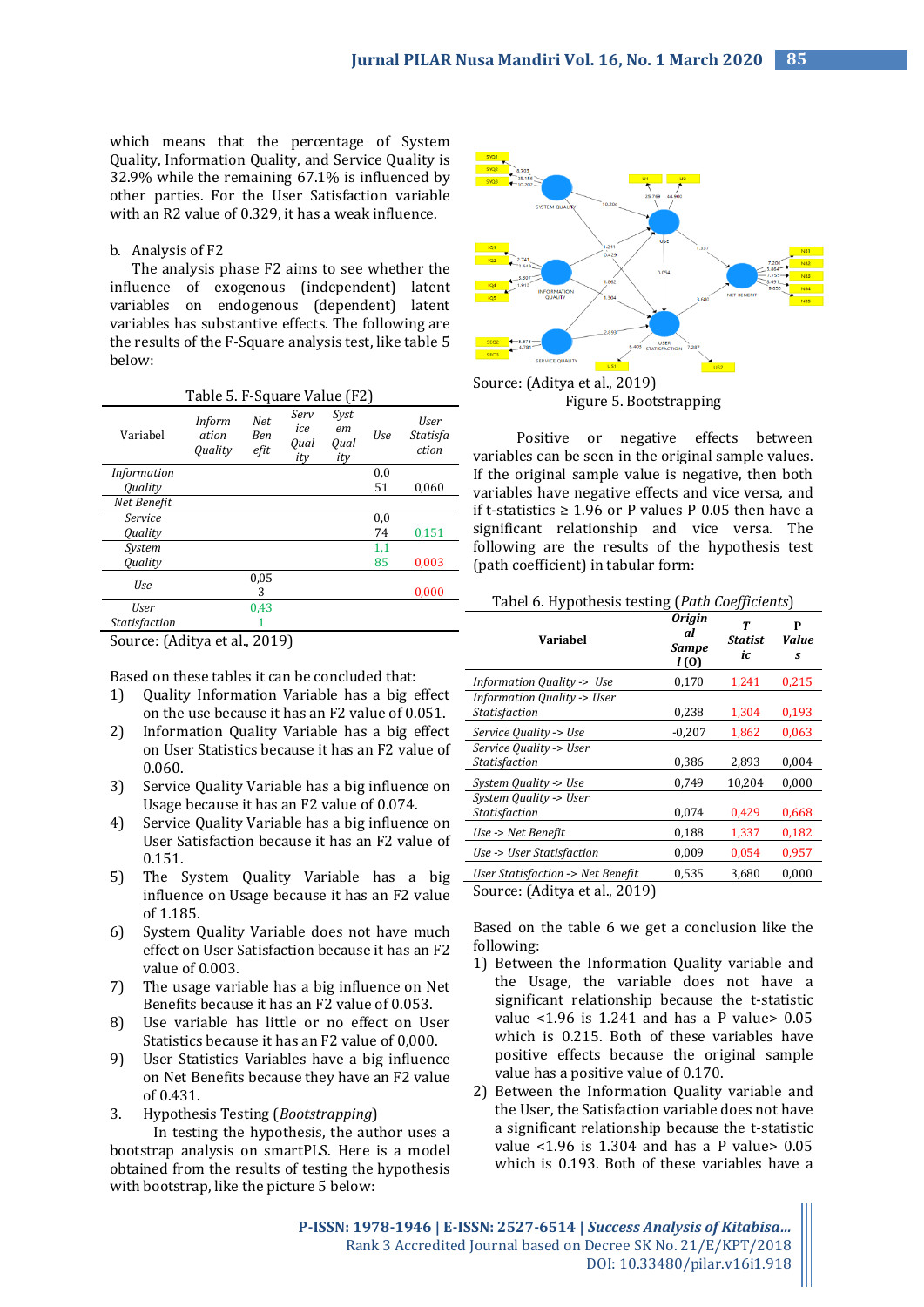positive effect because the original sample value has a positive value of 0.238.

- 3) Between Service Quality and Usage variables do not have a significant relationship because the t-statistic value  $\leq 1.96$  is 1.862 and has a Pvalue  $\geq 0.05$  which is 0.063. Both of these variables have a negative effect because the original sample value has a negative value of - 0.207.
- 4) Between the variable Service Quality and User Satisfaction variables have a significant relationship because the t-statistic value> 1.96 is 2.893 and has a P-value  $\leq 0.05$  which is 0.004. Both of these variables have a positive effect because the original sample value has a positive value of 0.386.
- 5) Between the System Quality variable and the Usage, the variable has a significant relationship because the t-statistic value> 1.96 is 10204 and has a P-value <0.05 which is 0.000. Both of these variables have a positive effect because the original sample value has a positive value of 0.749.
- 6) Between the System Quality variable and the User, the Satisfaction variable does not have a significant relationship because the t-statistic value <1.96 is 0.429 and has a P value> 0.05 which is 0.668. Both of these variables have a positive effect because the original sample value has a positive value of 0.074.
- 7) Between the Usage variable and the Net Benefit, the variable does not have a significant relationship because the t-statistic value <1.96 is 1.337 and has a P value> 0.05 which is 0.182. Both of these variables have a positive effect because the original sample value has a positive value of 0.188.
- 8) Between Usage variables and User, Satisfaction variables do not have a significant relationship because the t-statistic value  $\leq 1.96$  is 0.054 and has a P-value  $\geq 0.05$  which is 0.957. Both of these variables have a positive effect because the original sample value has a positive value of 0.009.
- 9) Between the User Satisfaction, variable and the Net Benefit variable has a significant relationship because the statistical value of  $t \geq$ 1.96 is 3.680 and has a P-value  $\leq$  0.05 which is 0.000. Both of these variables have a positive effect because the original sample value has a positive value of 0.535.

Based on the results of the SEM analysis that has been done using SmartPLS software, it is known that the answer to the hypothesis has been determined by the author. There are five accepted hypotheses, namely System Quality for Use, System Quality for User Satisfaction, Service Quality for User Satisfaction, Use for User Satisfaction, and User Satisfaction for Net-Results. As for the rejected hypothesis, there are four hypotheses. If concluded in Table 7 is as follows:

Tabel 7. Conclusion Hypothesis Test

| <b>Hypothesis</b>                                                                                  | Conclusion      |
|----------------------------------------------------------------------------------------------------|-----------------|
| H1a: System Quality will have a<br>positive and significant effect on Users<br>(Usage).            | <b>RECEIVED</b> |
| H1b: System Quality will have a<br>positive and significant effect on User<br>Satisfaction.        | REJECTED        |
| H2a: nformation quality will have a<br>positive and significant effect on<br>system usage (Usage). | REJECTED        |
| H2b : Information Quality will have a<br>positive and significant effect on User<br>Satisfaction.  | <b>REJECTED</b> |
| H3a : Service Quality will have a<br>positive and significant effect on<br>system usage (Usage).   | <b>REJECTED</b> |
| H3b: Service Quality will have a<br>positive and significant effect on User<br>Satisfaction.       | <b>RECEIVED</b> |
| H4a : System Usage (Usage) will have a<br>positive and significant effect on User<br>Satisfaction. | REJECTED        |
| H4b: System Usage (Usage) will have a<br>positive and significant effect on Net<br>Benefits.       | <b>REJECTED</b> |
| H5 : User Satisfaction will have a<br>positive and significant effect on Net<br>Benefits.          | <b>RECEIVED</b> |
| Source: (Aditya et al., 2019)                                                                      |                 |

Explanation of the hypothesis conclusion based on table 7 is as follows:

- 1) System Quality will have a positive and significant effect on Users (Usage).
	- Based on the results of the analysis that has been done the hypothesis H1a has fulfilled the requirements that the t-statistic is  $\geq 1.96$  or Pvalue is ≤ 0.05. Thus the H1a hypothesis in this study was accepted. H1a acceptance shows that the high-quality KitaBisa mobile application system will increase user intentions to use the KitaBisa mobile app as a forum for online donations and vice versa.
- 2) System Quality will have a positive and significant effect on User Satisfaction. Based on the results of the analysis that has been done the H1b hypothesis does not meet the requirements that the t-statistic is <1.96 or the P-value is> 0.05. Thus the H1b hypothesis in this study was rejected. The H1b rejection shows that if the quality of your Kita application system is unreliable, users will feel uncomfortable using the Kita Kita application. This will result in users not satisfied with the existing system in KitaBisa and vice versa.
- 3) Information quality will have a positive and significant effect on system usage (Usage).

**P-ISSN: 1978-1946 | E-ISSN: 2527-6514 |** *Success Analysis of Kitabisa …* Rank 3 Accredited Journal based on Decree SK No. 21/E/KPT/2018 DOI: 10.33480/pilar.v16i1.918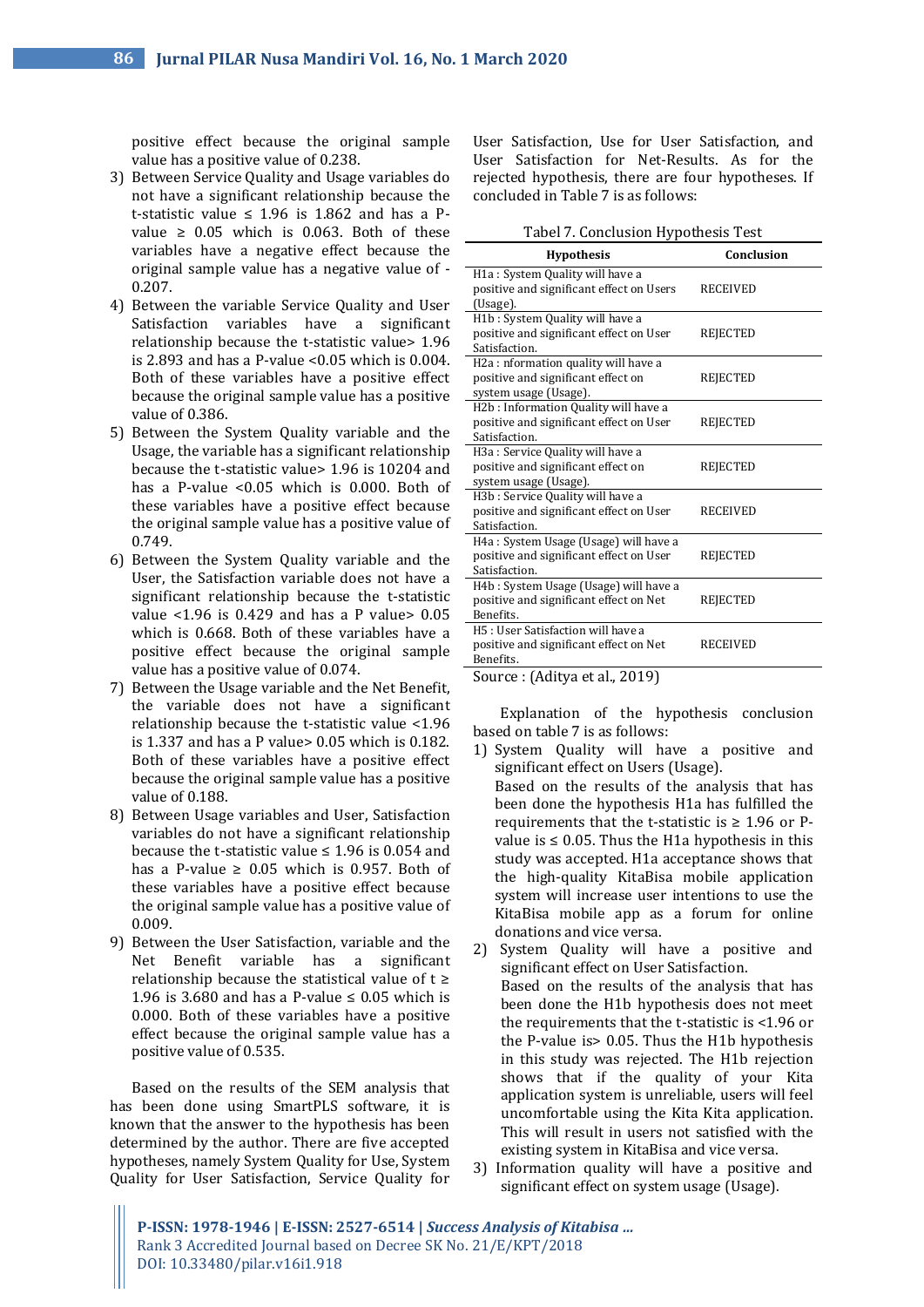Based on the results of the analysis that has been done, the H2a hypothesis does not meet the requirements of the t-statistic value  $\leq 1.96$ or the value of P-Value  $\geq$  0.05. Thus the H2a hypothesis in this study was rejected. H2 rejection shows that users of the Kita KitaBisa application cannot assess the quality of information as a reason to always use the application in donating online.

- 4) Information Quality will have a positive and significant effect on User Satisfaction. Based on the results of the analysis that has been done the H2b hypothesis does not meet the requirements of the t-statistic value  $\leq 1.96$ or the value of P-Value  $\geq$  0.05. Thus the H2b hypothesis in this study was rejected. H2 rejection shows that KitaBisa mobile application users do not make information quality a measure of satisfaction in using KitaBisa mobile applications.
- 5) Service Quality will have a positive and significant effect on system usage (Usage). Based on the results of the analysis that has been done hypothesis H3a does not meet the requirements of the t-statistic value  $\leq 1.96$  or the value of P-Value  $\geq$  0.05. Thus the H3a hypothesis in this study was rejected. The rejection of H3a shows that the quality of services provided by the KitaBisa mobile application also does not make an excuse for users to always use the KitaBisa mobile application whenever they donate.
- 6) Service Quality will have a positive and significant effect on User Satisfaction. Based on the results of the analysis that has been done the H3b hypothesis has fulfilled the requirements that the t-statistic is  $\geq 1.96$  or Pvalue is ≤ 0.05. Thus the H3b hypothesis in this study was accepted. The acceptance of H3b shows that the high or low quality of services that are in the KitaBisa mobile application will greatly affect the comfort and satisfaction of KitaBisa mobile application users.
- 7) System usage (Usage) will have a positive and significant effect on User Satisfaction. Based on the results of the analysis that has been done hypothesis H4a does not meet the requirements of the t-statistic value <1.96 or P Value> 0.05. Thus the H4a hypothesis in this study was rejected. The rejection of H4a shows that users who frequently use the KitaBisa mobile app can mean that users are not satisfied with what is presented in the KitaBisa mobile app and vice versa.
- 8) System usage (Usage) will have a positive and significant effect on Net Benefits.

Based on the results of the analysis that has been done hypothesis H4b does not meet the requirements of the t-statistic value ≤ 1.96 or the P-value is 0.05. Thus the H4b hypothesis in this study was rejected. The rejection of H4b shows that users frequently or not use the KitaBisa mobile application. It cannot interpret the presence or absence of benefits provided to users.

9) User Satisfaction will have a positive and significant effect on Net Benefits.

Based on the results of the analysis that has been done, the hypothesis H5 has met the requirements that the t-statistic is  $\geq 1.96$  or the value of P is  $\leq$  0.05. Thus the H5 hypothesis in this study was accepted. H5 acceptance shows that the satisfaction felt by users affects the high or low benefits obtained by users of the KitaBisa mobile application.

## **CONCLUSION**

Measuring the success of the mobile application KitaBisa be able to use the DeLone and McLean models, note that variables that have a significant relationship include Service Quality on User Statistics with a t-statistic value of 2.893, System Quality for Users (Usage) with a t-statistic value of 10.204, and User Satisfaction of Net benefits with a t-statistic value of 3,680. Based on the discussion of research data analysis about the success of the KitaBisa mobile application, the authors conclude following the hypothesis testing that user satisfaction with the KitaBisa mobile application as a forum for online donations has been proven by influencing User Satisfaction. (User Statistics) about Results or Net Benefits (Net Benefits) as a whole or means that users have benefited from the KitaBisa mobile app.

## **REFERENCE**

- Aditya, H. N. H., Nurmalasari, N., & Hendri, H. (2019). *Laporan Akhir Penelitian Mandiri: Analisa Kesuksesaan Sistem Informasi Aplikasi Mobile Kitabisa Dengan Model Delone & Mclean*.
- Amalina, N., & Helni Mutiarsih Jumhur, S. H. (2018). The Influence of User Experience towards User Satisfaction of E-Government Service: a Case Study of GAMPIL Application. *International Journal of Scientific and Research Publications (IJSRP)*, *8*(3), 254–259. https://doi.org/10.29322/ijsrp.8.3.2018.p75 38

Arifin, J. F., & Pratolo, S. (2012). Pengaruh kualitas

**P-ISSN: 1978-1946 | E-ISSN: 2527-6514 |** *Success Analysis of Kitabisa…* Rank 3 Accredited Journal based on Decree SK No. 21/E/KPT/2018 DOI: 10.33480/pilar.v16i1.918